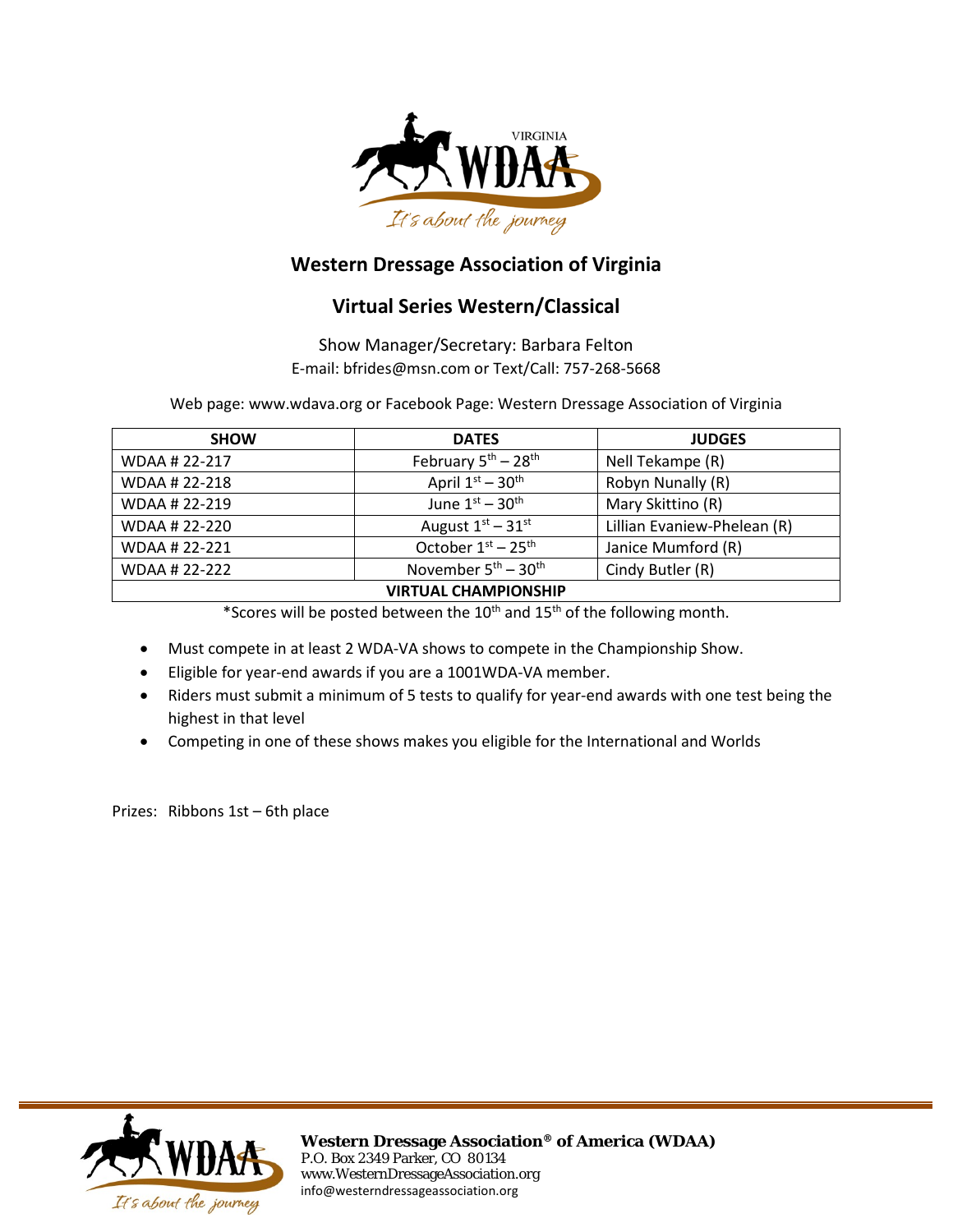**Easy Test Submission: WDAA Online Entry Form - [Virtual Shows \(formsite.com\)](https://fs27.formsite.com/vablonde25aolcom/fxm2ff0z03/index.html)**

### **Test Submission:**

- **All WDAA Tests MUST have this information clearly visible on the initial document before starting test:**
	- **Show Recognition Number**
	- **Riders Name**
	- **Horses Name**
	- **Class Name/Number**
- **Classical Tests may say or write the same info, if verbal be sure to say the series name and month**
- **Once tests are submitted, they cannot be altered**
- **Eligible riders may compete in both Open and Amateur**

#### **Show Fees:**

- **One \$10 Office Fee per Horse/Rider Combination**
- **\$25 Per Test**

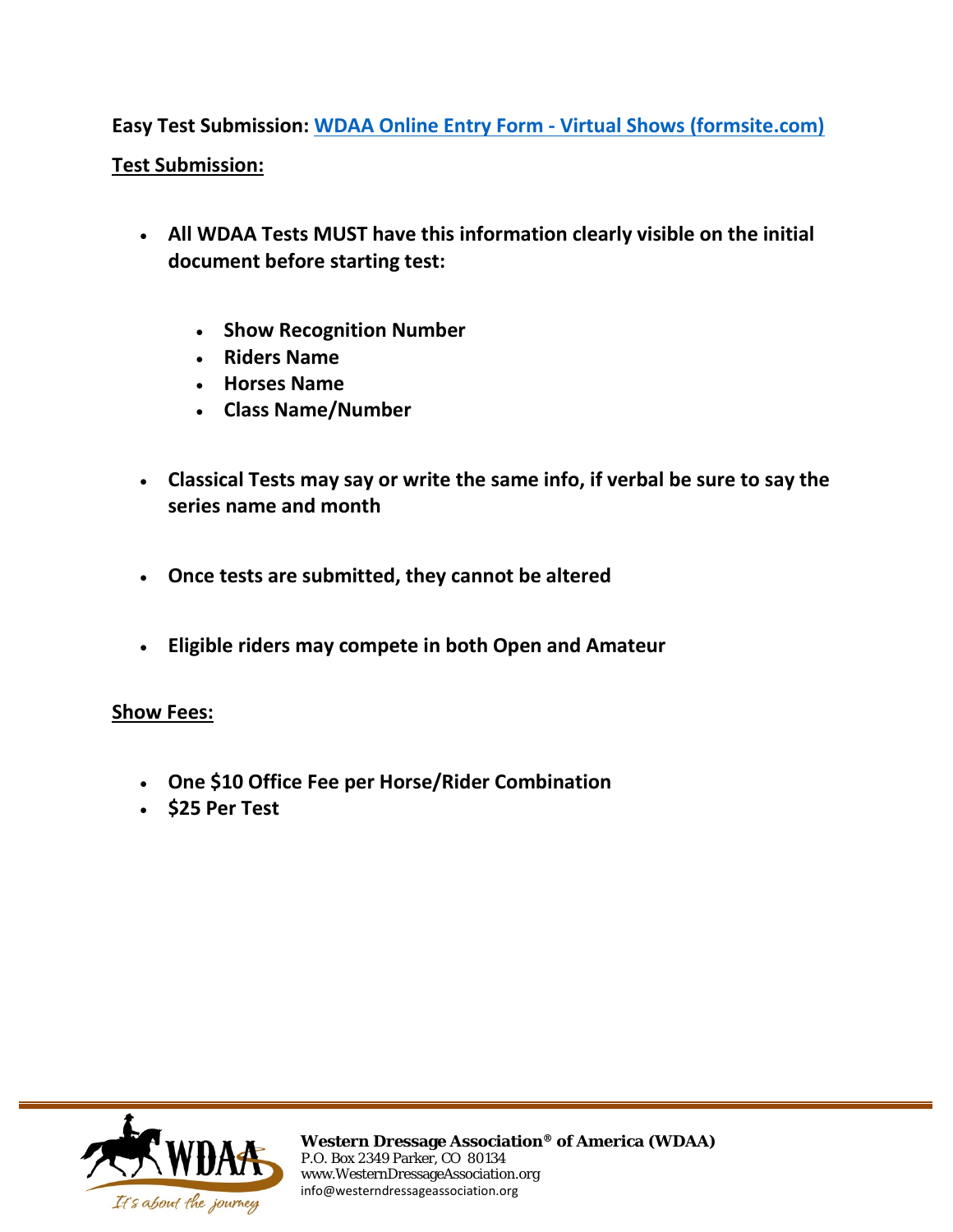# WESTERN DRESSAGE ASSOCIATION®  $C \rightarrow O$  F AMERICA

#### **WDAA RECOGNIZED ONLINE SHOW GUIDELINES FOR EXHIBITORS**

- **To be recognized by WDAA, online shows must meet the same criteria for recognition as do live shows. Refer to the Show Recognition section at www.westerndressageassociation.org/showrecognition-information/**
- **Online show hosts should provide this information by a link to this web page and in any other show materials to their exhibitors and judge for them to be informed about how these shows are to be conducted and judged.**
- **Online shows are available from a number of providers. All shows that meet the specific criteria provided by the show host in addition to those listed below are eligible for WDAA show recognition.**
- **WDAA Recognized ONLINE SHOW GUIDELINES FOR EXHIBITORS**
	- Use arenas that are as near as possible to regulation size and be sure letters are set appropriately to be viewed by the judge. Cones with large letters on them and poles on the ground to delineate the corners are acceptable. For arena measurements please visit this link, <https://westerndressageassociation.org/western-dressage-arena/>
	- $\circ$  Videos of tests must be unedited from start to finish, including the equipment, attire, and bit check. They must be one continuous recording with the horse and rider visible at all times.
	- o Videos **must** be filmed in LANDSCAPE orientation.
	- $\circ$  After entering the arena, prior to beginning the test, a sign must be held up showing the name of the show, date of the show, horse's name, class # and test. Remove the sign just before beginning the ride. Please make sure that all information is clear and easy to read for the judge. The videographer can hold the sign then move back to behind the camera or hold the sign in front of the camera at arm's length while also holding the camera.
	- $\circ$  Keep the horse in frame, paying close attention to the near corners. You may zoom in slightly on the far corners. Videos must be in focus.
	- o Make sure to keep the letters in the frame that are elements of the test being performed.
	- $\circ$  As soon as the test is finished, the camera must slowly circle the horse and rider showing all equipment and attire, including spurs and whip if used. If the videographer is unable or unwilling to enter the arena to do the filming, the rider may turn the horse slowly to allow complete filming of the equipment.

*Continued . .* 

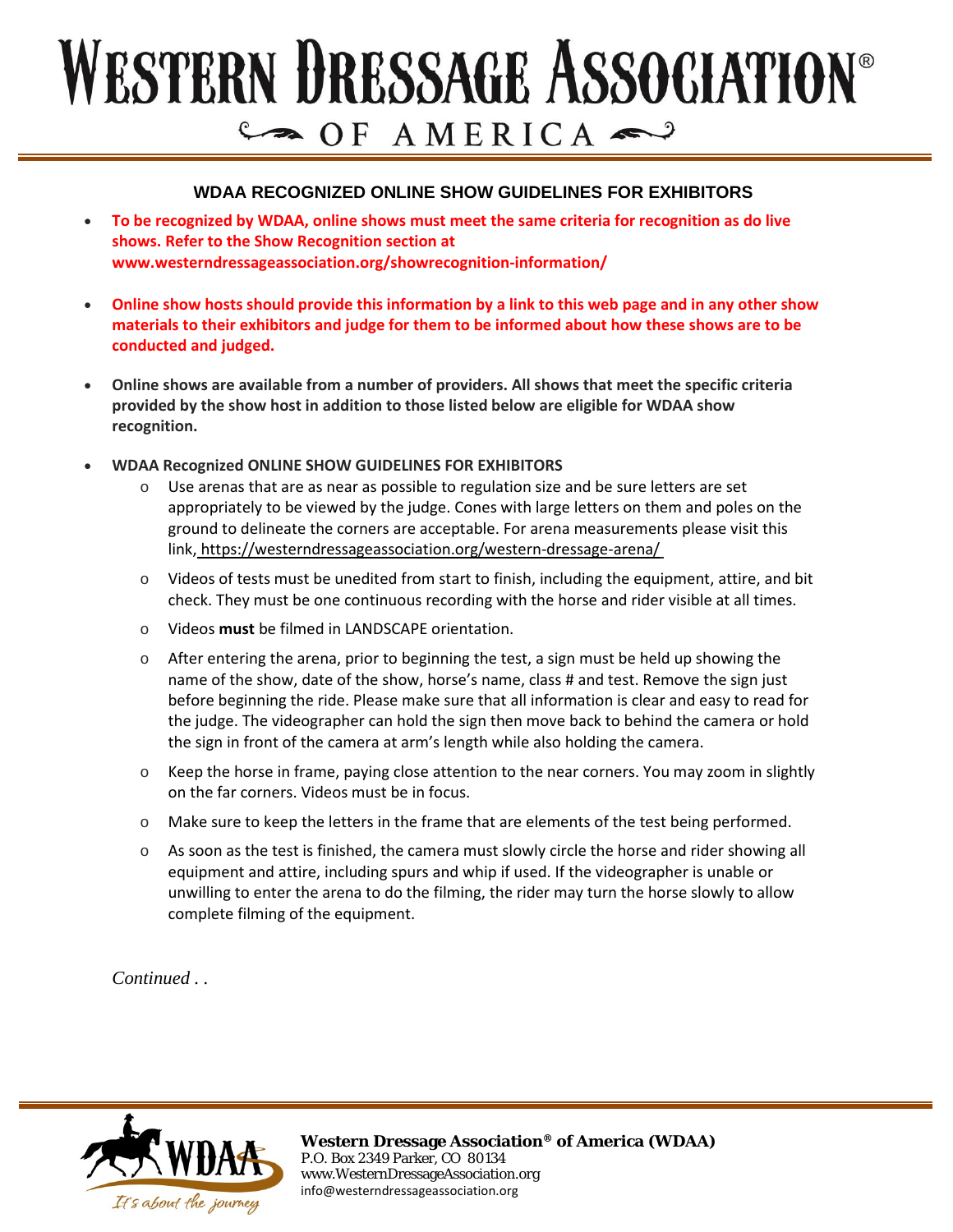- $\circ$  Following equipment check, the rider will dismount and show that two fingers can fit between the bosal or cavesson and the horse's cheek, then drop the bit so it can be evaluated. NOTE: Hold the bridle so as not to obscure the curb strap or curb chain. Demonstrate that the curb strap or chain is flexible and is at least  $\frac{1}{2}$  inch wide. Make sure the judge can see all parts of the bridle, including the bit and reins clearly.
- o The test must be videoed from C, where the judge would normally be seated.
- o The test may be called.
- o Coaching during the test is not allowed.
- o The natural background sound for the test must be audible. Tests with no sound at all will not be accepted.
- o Bridle or saddle pad numbers are not allowed.
- o Exceptional riders are exempt from the dropping the bit requirement in online shows.
- o Ridden tests may be submitted to ONLY ONE online show. A video of a test/ride from another competition that has already been judged must be eliminated. Any video suspected of having been filmed during another competition will not be scored.
- o All classes must be designated with a unique class number; no horse may be ridden more than once in any western dressage class with the same class number, including TOC classes.

#### **Noncompliance with the above guidelines will be cause for the test to be eliminated.**

These guidelines are to help the judge give you the most accurate evaluation possible and to keep the playing field level for everyone. Always direct questions concerning showing to the online show host listed on the prize list.

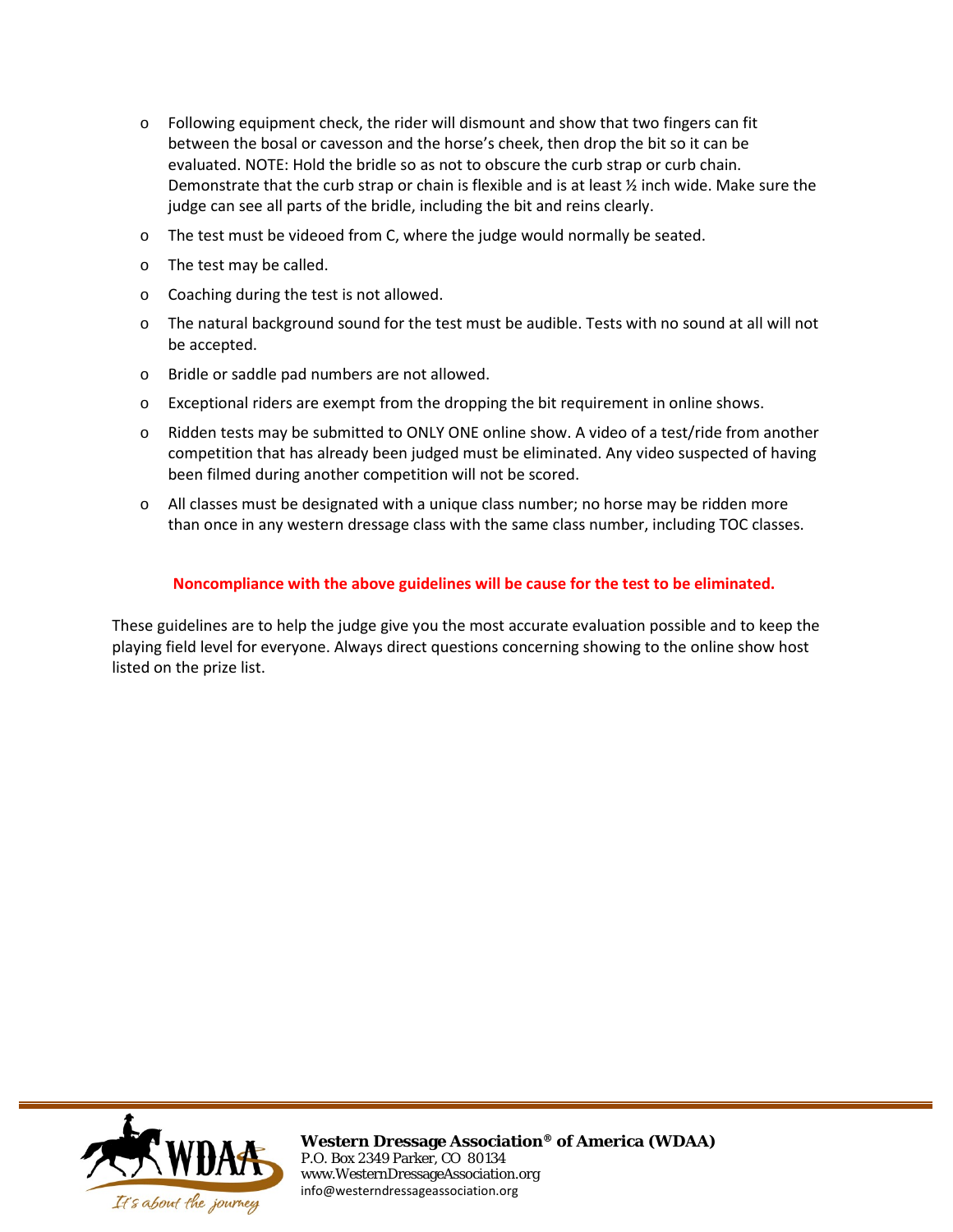

# **WESTERN DRESSAGE TESTS**

| Class # | <b>WDAA Tests</b>                     | Class # | <b>WDAA Gaited Tests</b>                |
|---------|---------------------------------------|---------|-----------------------------------------|
| $I-1$   | WDAA INTRODUCTORY LEVEL TEST 1        | $IG-1$  | WDAA INTRODUCTORY LEVEL TEST 1 - GAITED |
| $I-2$   | <b>WDAA INTRODUCTORY LEVEL TEST 2</b> | $IG-2$  | WDAA INTRODUCTORY LEVEL TEST 2 - GAITED |
| $I-3$   | <b>WDAA INTRODUCTORY LEVEL TEST 3</b> | $IG-3$  | WDAA INTRODUCTORY LEVEL TEST 3 - GAITED |
| $I - 4$ | <b>WDAA INTRODUCTORY LEVEL TEST 4</b> | $IG-4$  | WDAA INTRODUCTORY LEVEL TEST 4 - GAITED |
| $B-1$   | <b>WDAA BASIC LEVEL TEST 1</b>        | $BG-1$  | WDAA BASIC LEVEL TEST 1 - GAITED        |
| $B-2$   | <b>WDAA BASIC LEVEL TEST 2</b>        | $BG-2$  | <b>WDAA BASIC LEVEL TEST 2 - GAITED</b> |
| $B-3$   | <b>WDAA BASIC LEVEL TEST 3</b>        | $BG-3$  | <b>WDAA BASIC LEVEL TEST 3 - GAITED</b> |
| $B-4$   | <b>WDAA BASIC LEVEL TEST 4</b>        | $BG-4$  | <b>WDAA BASIC LEVEL TEST 4 - GAITED</b> |
| $L1-1$  | <b>WDAA LEVEL 1 TEST 1</b>            | $L1-1G$ | <b>WDAA LEVEL 1 TEST 1- GAITED</b>      |
| $L1-2$  | <b>WDAA LEVEL 1 TEST 2</b>            | $L1-2G$ | <b>WDAA LEVEL 1 TEST 2 - GAITED</b>     |
| $L1-3$  | <b>WDAA LEVEL 1 TEST 3</b>            | $L1-3G$ | WDAA LEVEL 1 TEST 3 - GAITED            |
| $L1-4$  | <b>WDAA LEVEL 1 TEST 4</b>            | $L1-4G$ | WDAA LEVEL 1 TEST 4 - GAITED            |
| $L2-1$  | <b>WDAA LEVEL 2 TEST 1</b>            | $L2-1G$ | WDAA LEVEL 2 TEST 1 - GAITED            |
| $L2-2$  | <b>WDAA LEVEL 2 TEST 2</b>            | $L2-2G$ | <b>WDAA LEVEL 2 TEST 2 - GAITED</b>     |
| $L2-3$  | <b>WDAA LEVEL 2 TEST 3</b>            | $L2-3G$ | WDAA LEVEL 2 TEST 3 - GAITED            |
| $L2-4$  | <b>WDAA LEVEL 2 TEST 4</b>            | $L2-4G$ | <b>WDAA LEVEL 2 TEST 4 - GAITED</b>     |

*Continued . . .*

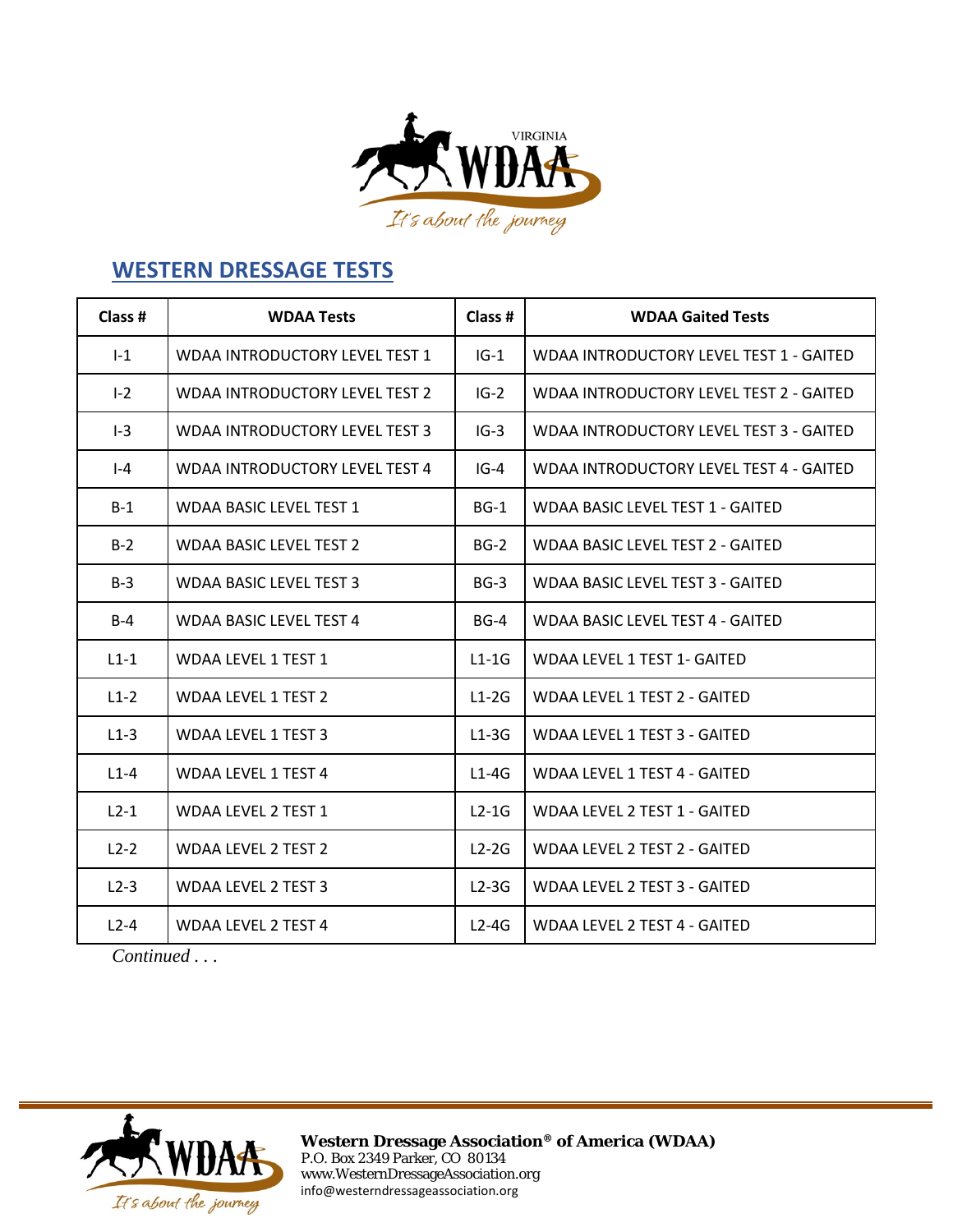| Class # | <b>WDAA Tests</b>          | Class # | <b>WDAA Gaited Tests</b>     |
|---------|----------------------------|---------|------------------------------|
| $L3-1$  | WDAA LEVEL 3 TEST 1        | $L3-1G$ | WDAA LEVEL 3 TEST 1 - GAITED |
| $L3-2$  | WDAA LEVEL 3 TEST 2        | $L3-2G$ | WDAA LEVEL 3 TEST 2 - GAITED |
| $L3-3$  | WDAA LEVEL 3 TEST 3        | $L3-3G$ | WDAA LEVEL 3 TEST 3 - GAITED |
| $L3-4$  | WDAA LEVEL 3 TEST 4        | $L3-4G$ | WDAA LEVEL 3 TEST 4 - GAITED |
| $L4-1$  | <b>WDAA LEVEL 4 TEST 1</b> | $L4-1G$ | WDAA LEVEL 4 TEST 1 - GAITED |
| $L4-2$  | WDAA LEVEL 4 TEST 2        | $L4-2G$ | WDAA LEVEL 4 TEST 2 - GAITED |
| $L4-3$  | <b>WDAA LEVEL 4 TEST 3</b> | $L4-3G$ | WDAA LEVEL 4 TEST 3 - GAITED |
| $L4-4$  | WDAA LEVEL 4 TEST 4        | $L4-4G$ | WDAA LEVEL 4 TEST 4 - GAITED |

| MFS-INTRO | WDAA FREESTYLE INTRODUCTORY | MFS-2    | WDAA FREESTYLE LEVEL 2 |
|-----------|-----------------------------|----------|------------------------|
| MFS-BASIC | WDAA FREESTYLE BASIC        | MFS-3    | WDAA FREESTYLE LEVEL 3 |
| $MFS-1$   | WDAA FREESTYLE LEVEL 1      | $MFS -4$ | WDAA FREESTYLE LEVEL 4 |

*Continued . . .*

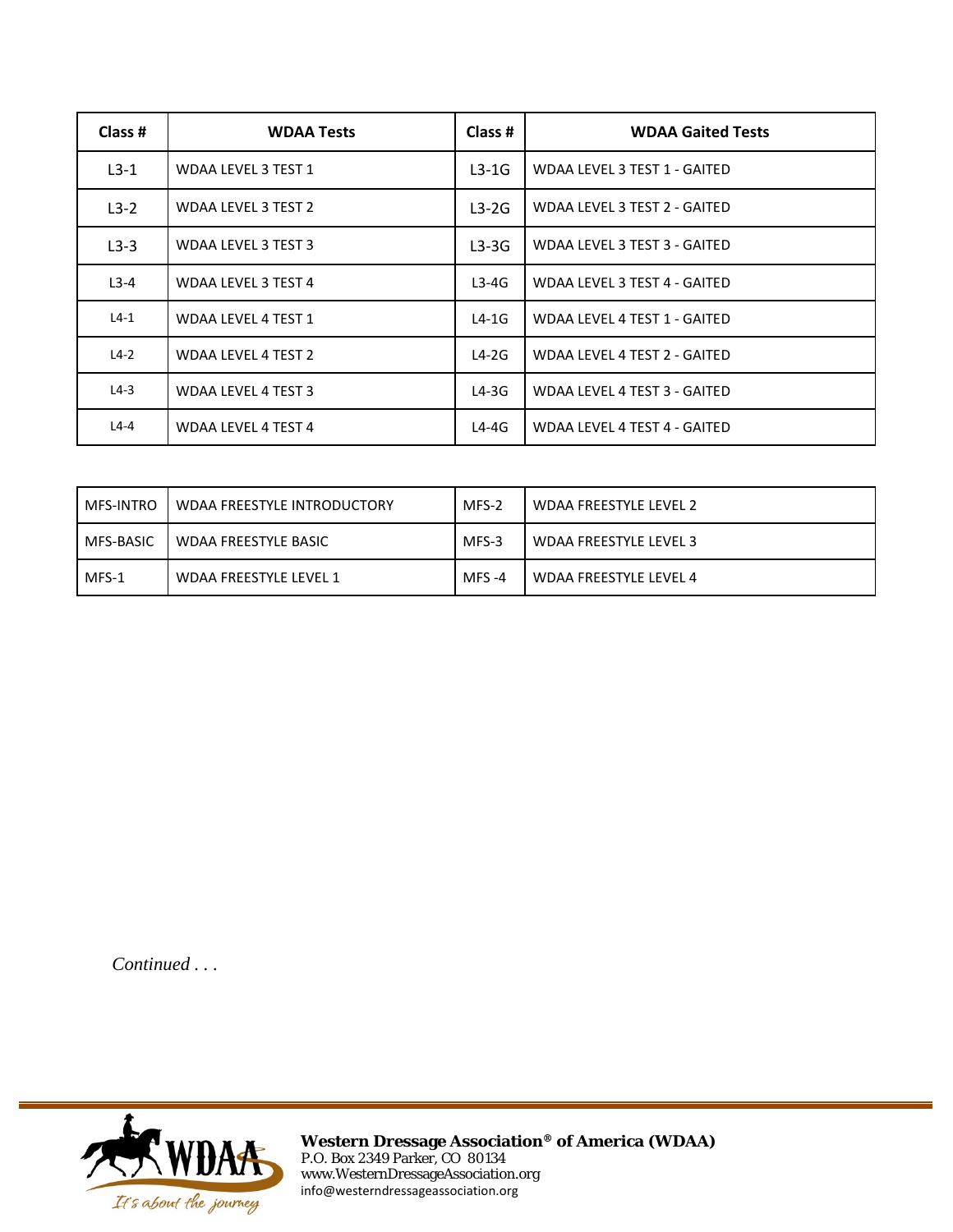# **CLASSICAL TESTS**

| <b>CLASS#</b> | <b>CLASSICAL TESTS</b>              | CLASS#        | <b>CLASSICAL TESTS</b>     |
|---------------|-------------------------------------|---------------|----------------------------|
|               |                                     |               |                            |
| $I-A$         | <b>INTRODUCTORY LEVEL TEST A</b>    | $LEV2-1$      | <b>SECOND LEVEL TEST 1</b> |
| $I-B$         | <b>INTRODUCTORY LEVEL TEST B</b>    | <b>LEV2-2</b> | <b>SECOND LEVEL TEST 2</b> |
| $I-C$         | <b>INTRODUCTORY LEVEL TEST C</b>    | $LEV2-3$      | <b>SECOND LEVEL TEST 3</b> |
| $TR-1$        | <b>TRAINING LEVEL TEST 1</b>        | $LEV3-1$      | THIRD LEVEL TEST 1         |
| $TR-2$        | <b>TRAINING LEVEL TEST 2</b>        | <b>LEV3-2</b> | THIRD LEVEL TEST 2         |
| $TR-3$        | <b>TRAINING LEVEL TEST 3</b>        | $LEV3-3$      | THIRD LEVEL TEST 3         |
| <b>LEV1-1</b> | <b>FIRST LEVEL TEST 1</b>           | <b>LEV4-1</b> | <b>FOURTH LEVEL TEST 1</b> |
| $LEV1-2$      | <b>FIRST LEVEL TEST 2</b>           | <b>LEV4-2</b> | <b>FOURTH LEVEL TEST 2</b> |
| $LEV1-3$      | <b>FIRST LEVEL TEST 3</b>           | LEV4-3        | <b>FOURTH LEVEL TEST 3</b> |
| $F-I$         | <b>FREESTYLE INTRODUCTORY LEVEL</b> | $F-2$         | <b>FREESTYLE LEVEL 2</b>   |
| $F-T$         | <b>FREESTYLE TRAINING LEVEL</b>     | $F-3$         | <b>FREESTYLE LEVEL 3</b>   |
| $F-1$         | <b>FREESTYLE LEVEL 1</b>            | $F-4$         | <b>FREESTYLE LEVEL 4</b>   |

# **WORKING EQUITATION**

| <b>CLASS#</b> | <b>WORKING EQUITATION CLASSICAL TESTS</b> |
|---------------|-------------------------------------------|
| $WE-1$        | <b>L1-INTRODUCTORY DRESSAGE TEST</b>      |
| $WE-2$        | <b>L2-NOVICE A DRESSAGE TEST</b>          |
| $WE-3$        | <b>L3-NOVICE B DRESSAGE TEST</b>          |
| $WE-4$        | L4-INTERMEDIATE A DRESSAGE TEST           |
| $WE-5$        | L5-INTERMEDIATE B DRESSAGE TEST           |
| $WE-6$        | <b>L6-ADVANCED DRESSAGE TEST</b>          |
| $WE-7$        | L7-MASTERS LEVEL DRESSAGE TEST            |

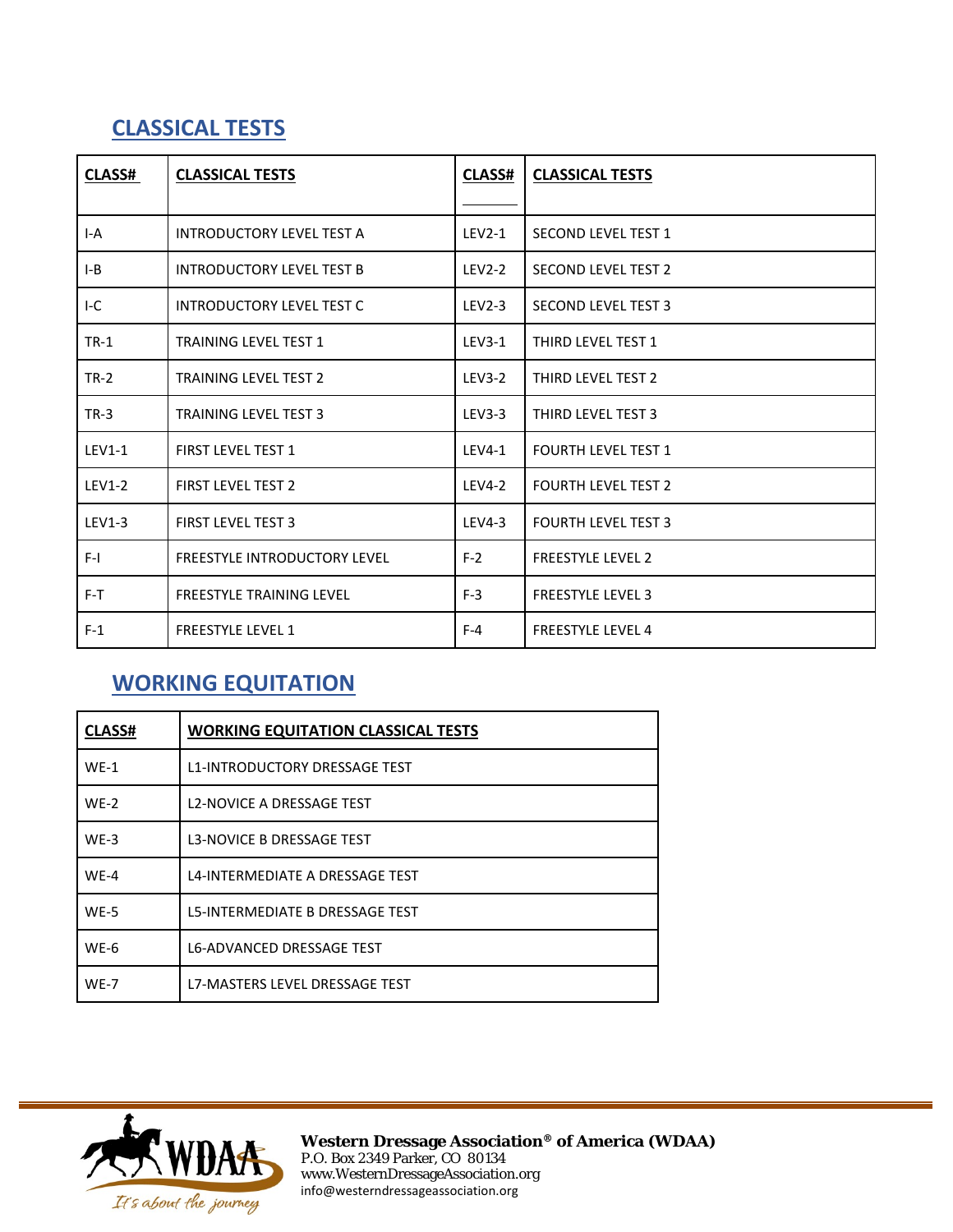

# **WESTERN DRESSAGE ASSOCIATION OF VIRGINIA 2022 WESTERN / CLASSICAL VIRTUAL SHOW SERIES**

**SHOW #**

**DUE DATE OF SHOW ENTRY:**

**RIDER:**

**HORSES NAME:**

**CLASS:**

**WDAA MEMBERSHIP NUMBER:**

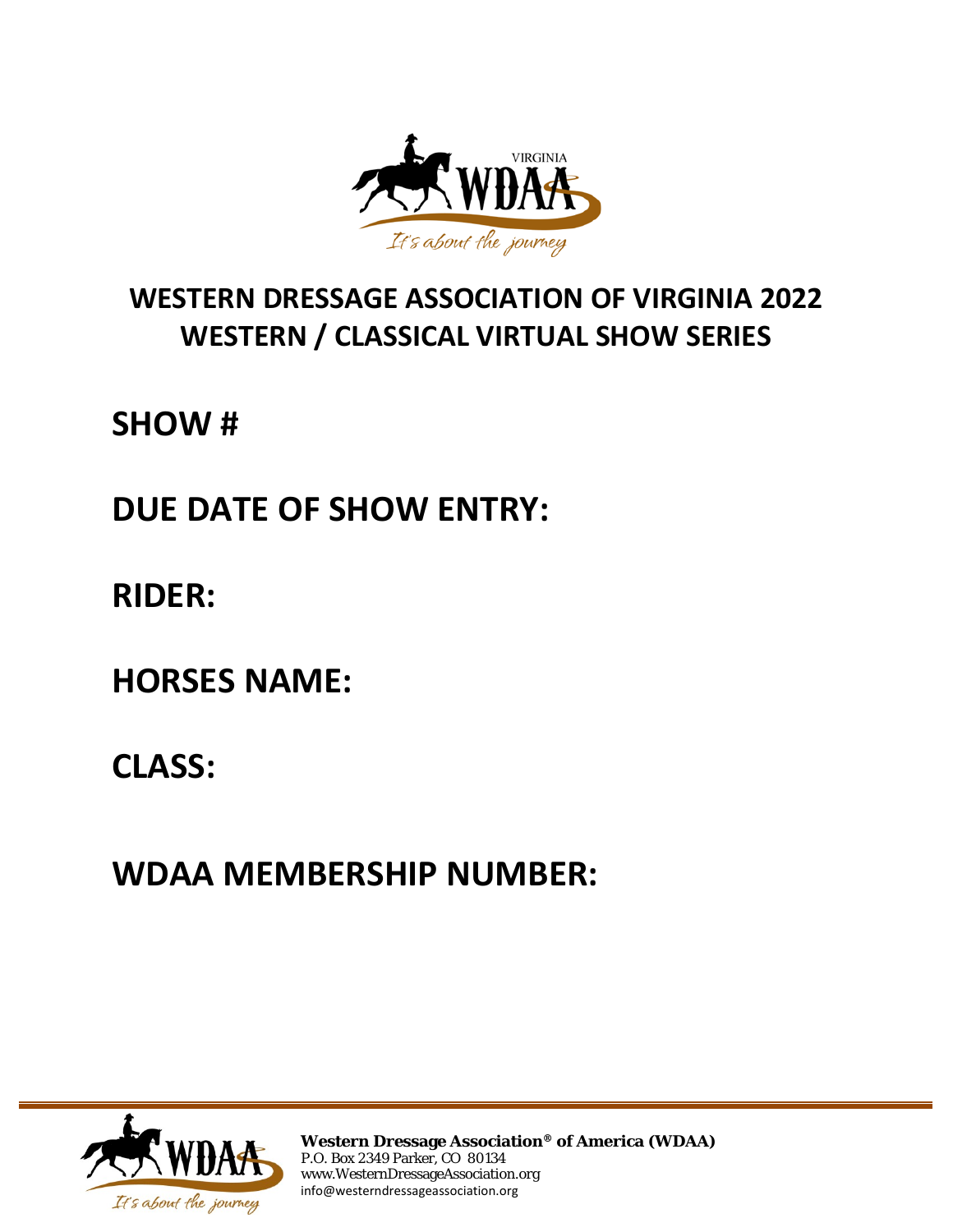# WESTERN DRESSAGE ASSOCIATION®  $CP AMERICA$

# **GUIDELINES FOR GAITED HORSES**

There are a significant number of gaited horse breeds (about 30 in North America), all with gaits specific to their breed. In Western Dressage competition, the gaited horse will perform a saddle gait in place of the jog. The saddle gait selected should be the gait in which the horse is balanced and athletically comfortable performing. The saddle gait is a 4 beat lateral or diagonal gait, timely and evenly performed. The tempo, rhythm and foot falls of the gait they choose to show must not change throughout the test. The true four beat gait the horse performs, should be able to be ridden in a working, lengthened, free and collected manner as the Western Dressage test calls for.

All rules can be found in the USEF Rule Book under Western Dressage.

#### **WD106 Saddle Gait**

The saddle gait has a noticeable increase in cadence from the working walk. Excessive speed or slowness will be penalized.

- 1. In lieu of a jog, gaited horses perform gaits of various rhythms and footfalls. The gaited horse will perform a saddle gait in place of the jog.
- 2. The saddle gait may be either a lateral or diagonal gait, timely and consistently performed. The tempo, rhythm and foot falls of the gait the rider chooses to perform must not change throughout the test. The gait the horse performs, should be able to be ridden in a working, lengthened, free and collected manner as the Western Dressage test specifies.
- 3. The quality of the saddle gait is judged by general impression, i.e. the regularity and rhythm of the steps, the cadence and impulsion. This quality originates from the horse having a supple back and well engaged hind quarters, and the ability to maintain the same rhythm and natural balance in all variations of the saddle gait.
	- a. Collected Saddle Gait.

The horse, remaining "on the bit", moves forward with the neck raised and arched and showing clear self-carriage. The head approaches the vertical position and a light contact is maintained with the mouth. The hocks are well-engaged and must maintain an energetic gliding impulsion, enabling the shoulders to move more freely. Although the horse's steps are shorter than in the other saddle gaits, elasticity and cadence are not lessened.

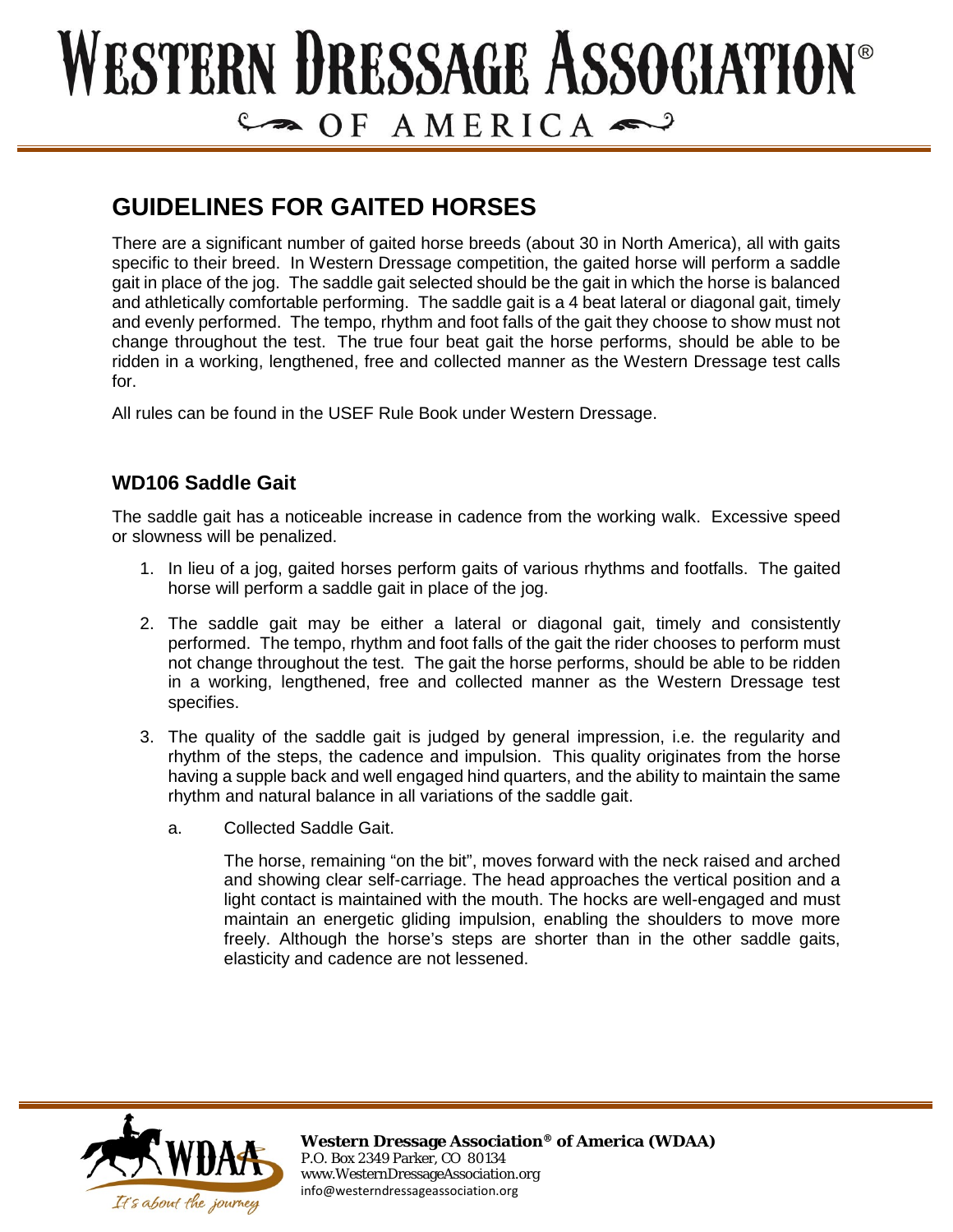b. Working Saddle Gait.

With an energetic, regular consistent rhythm; the horse must go forward with consistent and elastic steps. The back must be relaxed and the shoulders free, while there is an obvious push from the hindquarters. The hind legs actively glide under the horse. The horse must show proper balance and maintain light contact with the bit. The horse's nose must be on or slightly in front of the vertical.

c. Lengthening of Stride.

This is a variation of the Working saddle gait; the horse covers more ground while maintaining the same tempo, consistent rhythm as in the Working saddle gait. Speeding up is a fault.

d. Free Saddle Gait.

The Free saddle gait will show moderate lengthening of stride and frame compared to the Working saddle gait. Without hurrying, the horse goes forward with clearly lengthened steps, with impulsion from the hindquarters and uphill balance. The rider allows the horse to carry the head a little more in front of the vertical than at the Collected and the Working saddle gait. The horse's neck is "out", down and forward, with the nose slightly in front of the vertical, with a loose rein and the poll at approximately the same height as the wither (the neck is level). The steps should be consistent, the whole movement balanced and unconstrained, while maintaining a consistent rhythm.

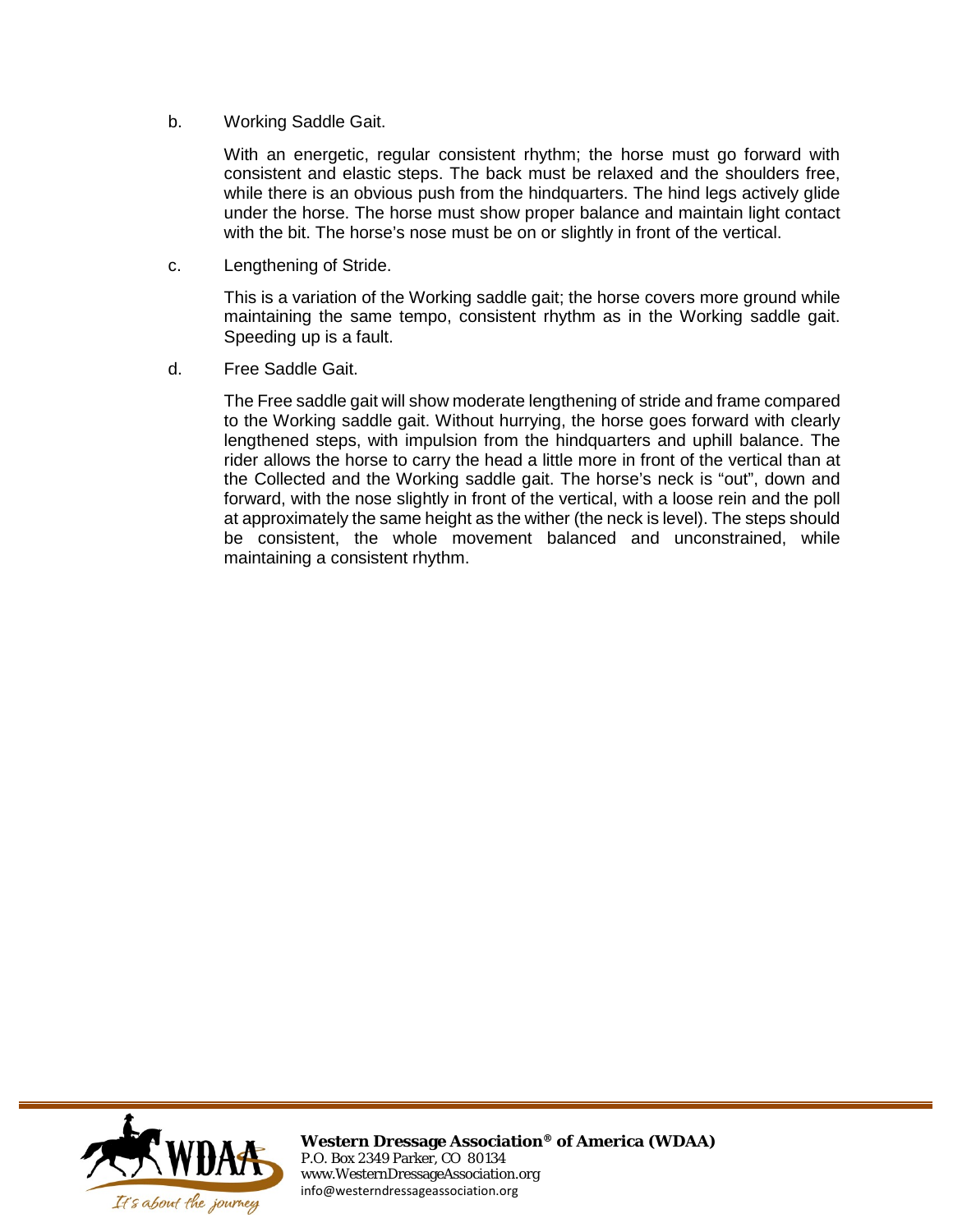# **ESTERN DRESSAGE ASSOCIATION®**  $C \rightarrow O$   $F$   $A$   $M$   $E$   $R$   $IC$   $A \rightarrow Q$

#### **Western Dressage Judges Guidelines | What to Expect**

Western Dressage integrates the historically validated principles of dressage with the best of western stock horse tradition. It is a systematic and progressive system of training for the western horse and rider in traditional stock tack with the purpose of enjoying a safe, pleasurable, versatile, and useful working horse. The hallmarks of the Western Dressage Horse are usefulness, rideability, willingness, safety, pure gaits, lightness, calmness, and steadiness. A Western Dressage Rider should be attentive and tactful. They should use clear, effective, subtle aids coupled with a confident seat and light, responsive hands in communication with their horse.

A Western Dressage Partnership should exhibit impulsion originating from deeply engaged hindquarters transmitted without resistance through a supple top line to a light, soft contact with the rider's hand(s). The horse would move freely forward via a willingness to work off the hindquarters. A Western Dressage Horse that works effortlessly off both ends enables the western horse to be a useful working partner. A Western Dressage Partnership should culminate in a happy, harmonious horse and rider relationship.

Western Dressage Tests provide the opportunity for horse and rider to demonstrate growth through a series of progressive elements by advancing from test to test and level to level as they develop in physical skill, mental maturity, and partnership. Competitions are both rewarding and educational, with judges providing scores and offering feedback for each element, as well as for collective marks demonstrated throughout the test.

**THE GOAL** of Western Dressage is to develop a partnership: a happy equine athlete working in harmony with his rider. A system of progressive training produces a horse that is physically strong, balanced, supple and flexible. This equine athlete also demonstrates a calm, confident, attentive attitude and is happy with his job.

Rider and horse achieve this goal using the principles of classical dressage training, combined with maneuvers of the stock horse, emphasizing the lightness and harmony with the rider, a hallmark of Western Dressage.

Western Dressage horses demonstrate free-flowing, comfortable strides. The gaits are free, regular in rhythm, and consistent in tempo, and enhance the natural gaits of the horse. As the horse develops, he learns to engage the hindquarters, use the back freely, and therefore becomes light on the forehand.

The head carriage is different with different conformations and styles. A guideline is to look for the nose level with the point of the shoulder when the horse is maintaining uphill balance.

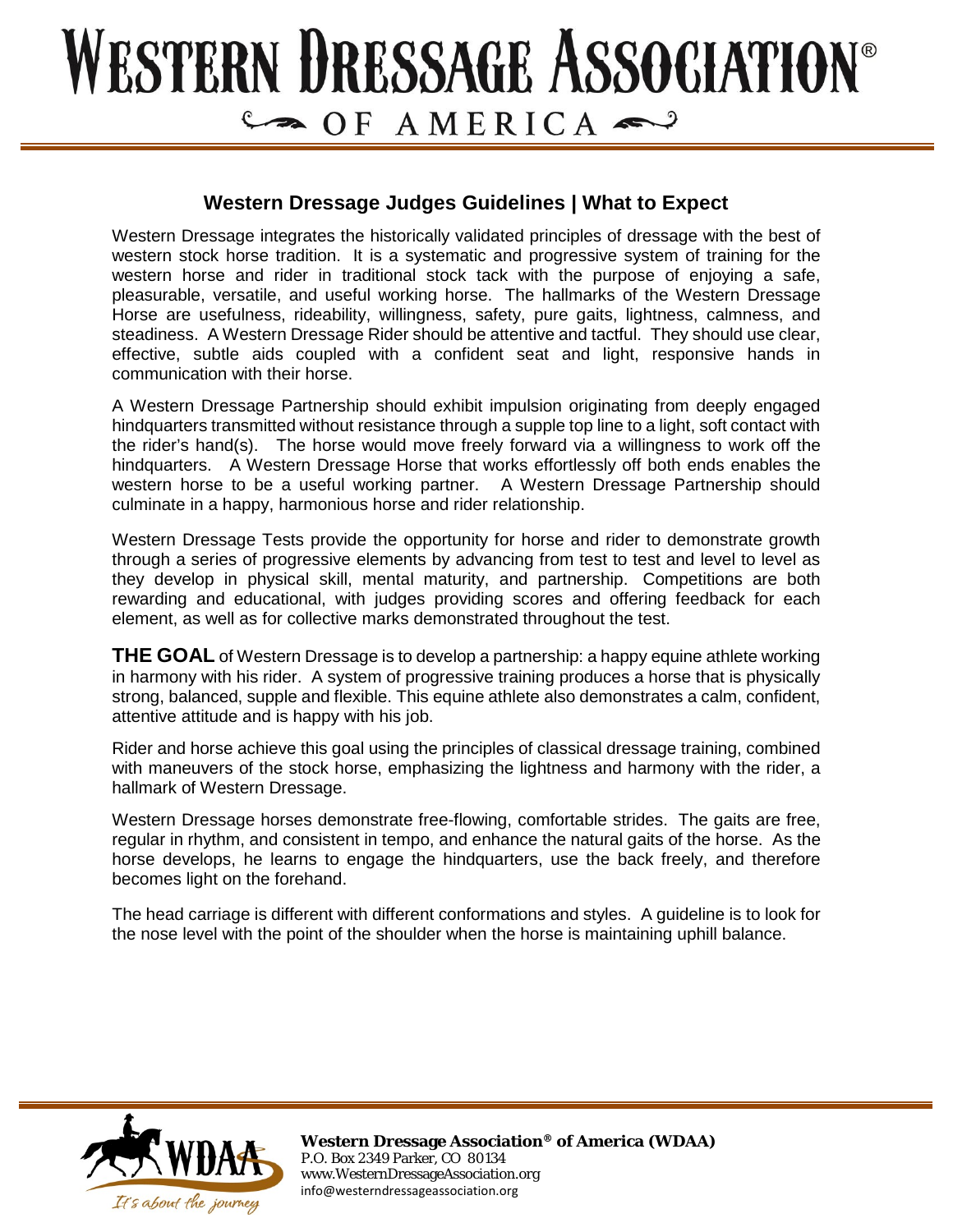## **THE GAITS**

Clear four-beat walk, two-beat jog of alternate diagonal pairs with a moment of suspension, and a three-beat lope with a moment of suspension after the third beat are all essential for all correctly moving horses.

Western Dressage is open to all breeds. Emphasis should be placed on the purity of gaits, a connection from pushing of the hindquarters through a supple back into a soft hand. (For gaited horses, they may replace the jog with "intermediate or saddle gait). Big, suspended gaits are not to be favored, since the Western Dressage horse is a WORKING horse, but neither does Western Dressage favor the jog and lope seen in many Western Pleasure classes, where suspension and purity of gaits are not always exhibited. Ideally, Western Dressage is not a Dressage horse in a western saddle. The horse MUST move naturally and happily in a manner consistent with its breed. Excessive speed or slowness is to be penalized. Speed is the enemy of impulsion.

## **THE TESTS**

There are 6 levels of Western Dressage Tests for the 2018 competitive year:

*Introductory Level* — The purpose of these walk/jog Introductory Level tests is to introduce the discipline of Western Dressage. The rider should demonstrate correct basic position, use of basic aids, and understanding of figures. The horse should show relaxation; harmony between horse and rider is important. The horse accepts the aids and influence of the rider. The jog should be a natural gait within the horse's scope and should demonstrate a swinging back. All jog work may be ridden sitting or rising.

*Basic Level* — The purpose of Basic Level tests is to confirm that the horse is supple and moves freely forward in a clear, steady rhythm, accepting light contact with the bit. The horse demonstrates a greater understanding of the aids and calm acceptance of the bridle. Greater emphasis is placed on relaxation, harmony, rideability and pure gaits. The horse is beginning to develop more impulsion and balance. All jog work may be ridden sitting or rising.

*Level 1* — Level 1 tests confirm that the horse is building on the elements from lower levels and is developing more engagement to show sufficient impulsion as the lengthened jog and lope are performed. The horse demonstrates a more consistent light contact with the bit. These tests introduce some collection, lateral and longitudinal balance, and suppleness and emphasize harmony and rideability. All jog work may be ridden sitting or rising.

*Level 2* — Level 2 tests confirm that the horse, having achieved the impulsion required in Level 1, now accepts more weight on the hindquarters (collection), moves with an uphill tendency especially at the lengthened paces, and is reliably and lightly on the bit. A greater degree of straightness, bending, suppleness, balance, and self-carriage is required than at Level 1. All jog work must be ridden sitting.